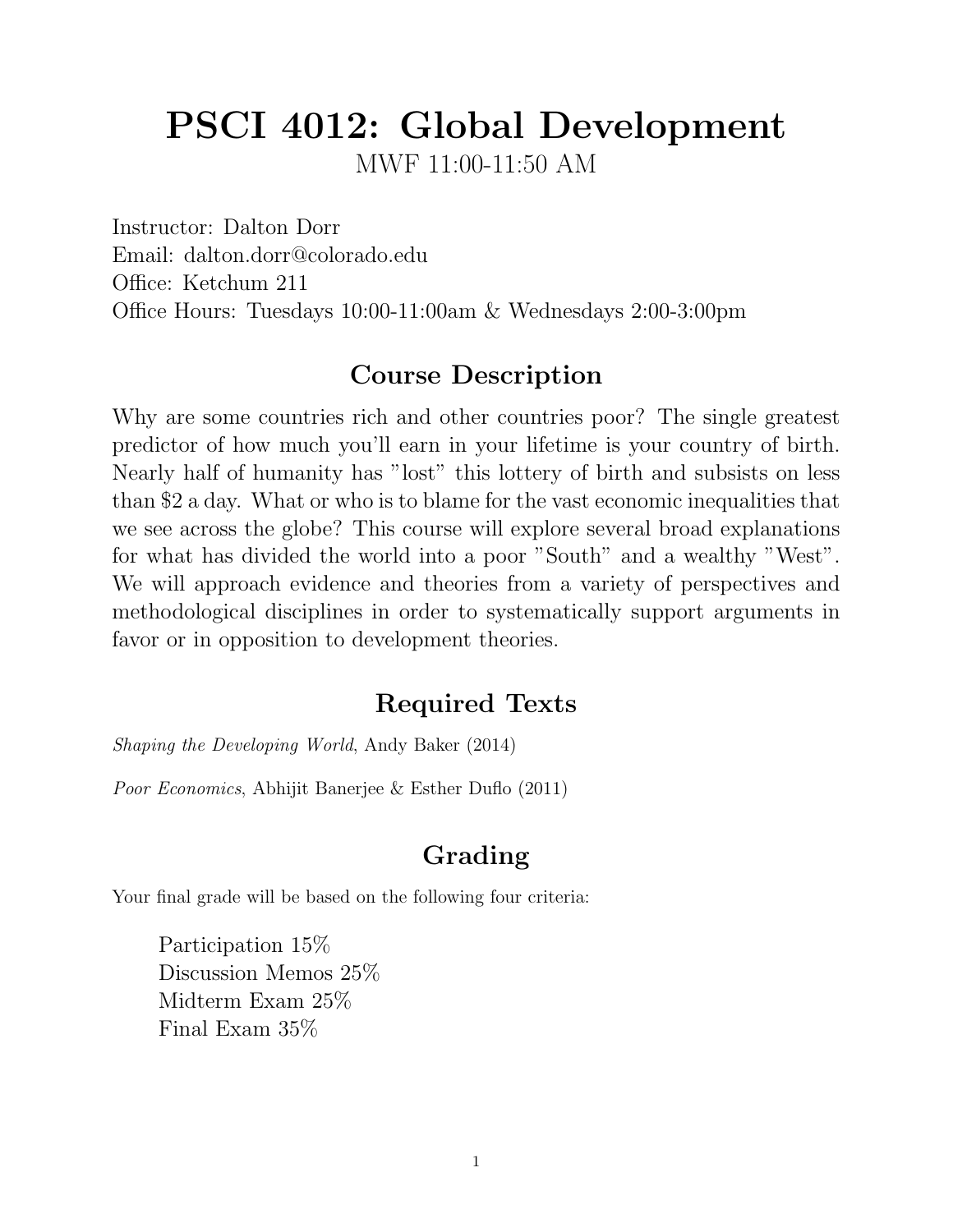#### Participation - 15%

The participation grade is based upon a student's preparation, effort, and involvement in class discussion and activities. Students are expected to complete all assignments and readings prior to class and come ready to engage in the scheduled activities for the class period.

#### Discussion Memos - 25%

Memos are meant to get students to examine and critique the arguments posed in the week's readings. Students should concentrate on judging the strength of an argument from one of the week's readings. Each memo should consist of no more than 400 words and will be graded based upon the student's ability to argue in favor or in opposition to the arguments presented in the week's readings. Students must submit a total of ten (10) memos over the course of the semester.

Students may choose to frame their memos around a central question. I recommend that students be able to respond to the following questions in their memo responses:

- Who are the main actors in the theory? Are there any assumptions made about how these actors behave?
- What type of methodological tools are used to further the authors' arguments?
- Are you convinced by the arguments presented in the paper/article/chapter? Why or why not?

#### Midterm Exam - 25%

The midterm exam will be held on Monday, October 30th. The exam will contain multiple choice as well as short answer and essay format questions. The exam will include the material covered from the readings and from lecture through the preceding Friday (Oct. 27th).

#### Final Exam - 35%

The final exam will be held on TBD. The exam will contain multiple choice as well as short answer and essay format questions. The exam is comprehensive, which means it will cover material from the entire semester.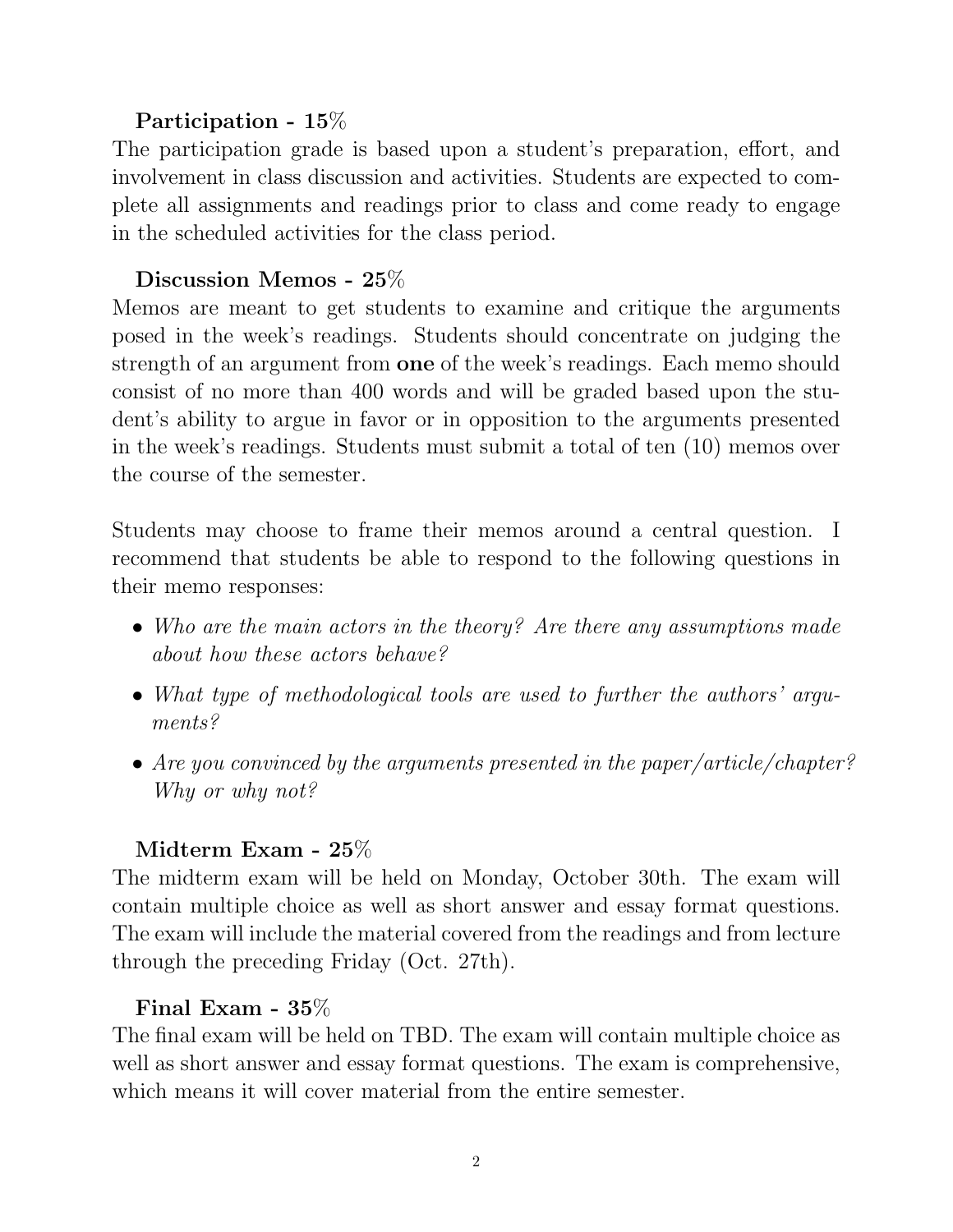#### Letter Grade Scale

A:  $>93$ ; A-: 92-90 B+: 89-87; B: 86-83; B-: 82-80 C+: 79-77; C: 76-73; C-: 72-70 D+: 69-67; D: 66-63; D-: 62-60  $F: < 60$ 

#### Assignments

Assignments should be turned into the appropriate D2L dropbox by 11:00am on their due date (before class). Any submission after the class period starts is considered a late submission. Any assignment turned in late will be deducted 20% for each 24-hour period between their due date and their submission. Assignments must be submitted in a compatible format (.pdf, .doc, .docx), any submission submitted in an incompatible format will be considered late.

### Class Structure

Each week is roughly patterned as follows:

- Day 1 Lecture review of reading material
- Day 2 Debate / Simulation
- Day 3 Discussion of theoretical extensions

Memos are intended to stimulate class discussion and student participation. I have therefore scheduled memos to be turned in before Debate and Simulation class periods to facilitate these goals.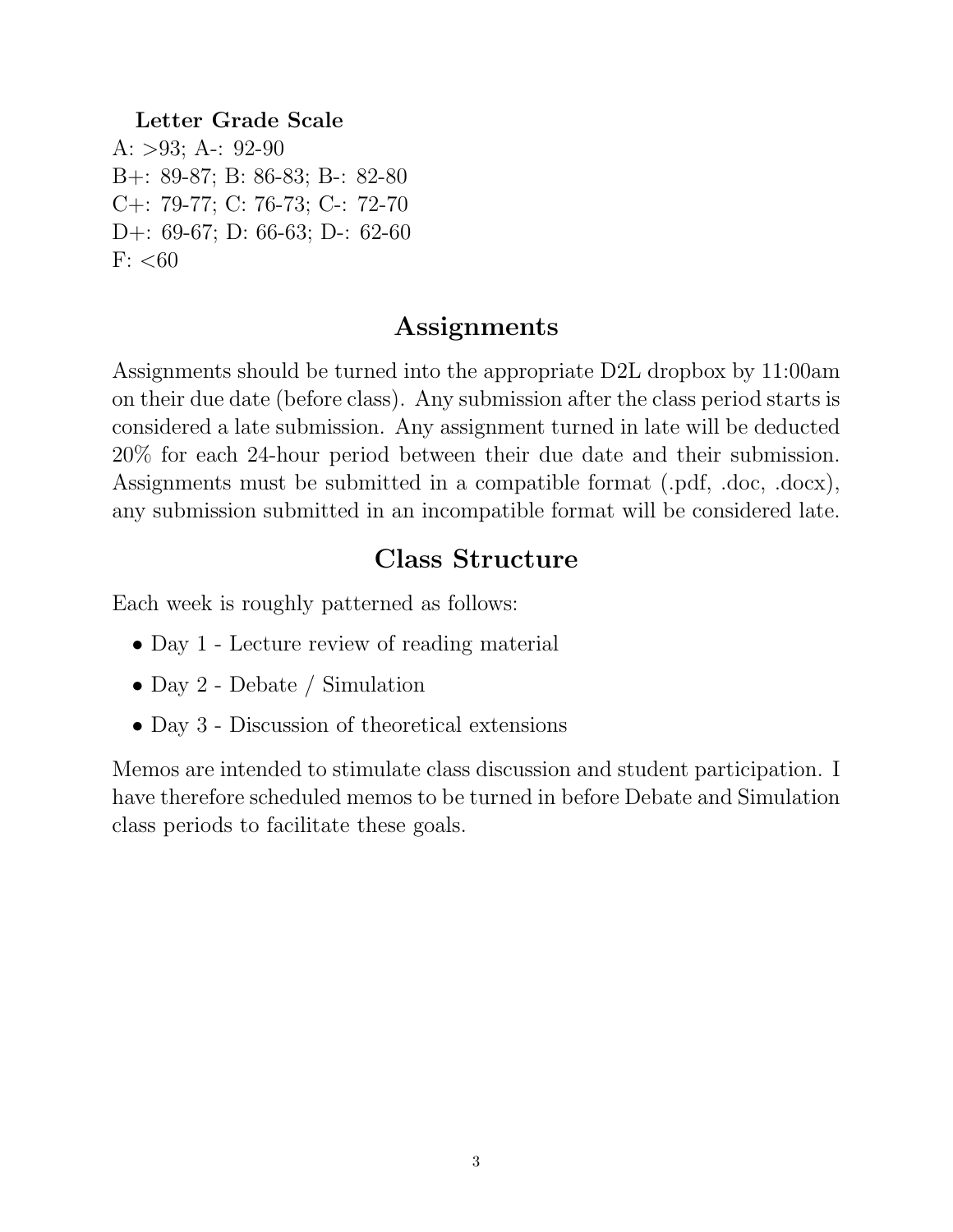### Course Outline

| Date     | Content                                                              | <b>Notes</b>  |  |
|----------|----------------------------------------------------------------------|---------------|--|
| Week 1   | Intro to Global Development                                          |               |  |
| Aug. 28  | Introduction to the Course                                           |               |  |
| Aug. 30  | Read: Baker Ch.1&2                                                   |               |  |
| Sept. 1  | Approaches & Methods                                                 |               |  |
| Week 2   | <b>Normative Debates on Development</b>                              |               |  |
| Sept. 4  | Labor Day: No Class                                                  |               |  |
| Sept. 6  | Read: Baker Ch.3; Banerjee & Duflo Ch.2                              |               |  |
| Sept. 8  | Discussion                                                           |               |  |
| Week 3   | Geography & Climate                                                  |               |  |
| Sept. 11 | Read: Diamond Ch.5, 9, & 10; Acemoglu & Robin-<br>son p.45-56        |               |  |
| Sept. 13 | Debate: Are development disparities inevitable?                      | Memo $#1$ due |  |
| Sept. 15 | Discussion                                                           |               |  |
| Week 4   | The Resource Curse                                                   |               |  |
| Sept. 18 | Read: Ross (1999); Dunning Ch.1                                      |               |  |
| Sept 20  | Simulation: Resource Curse                                           | Memo $#2$ due |  |
| Sept. 22 | Discussion                                                           |               |  |
| Week 5   | State Capacity & Violence                                            |               |  |
| Sept. 25 | Read: Baker Ch.11; Collier Ch.1; Tilly (1985)                        |               |  |
| Sept. 27 | Debate: What is the true impact of war on eco-<br>nomic development? | Memo $#3$ due |  |
| Sept. 29 | Discussion                                                           |               |  |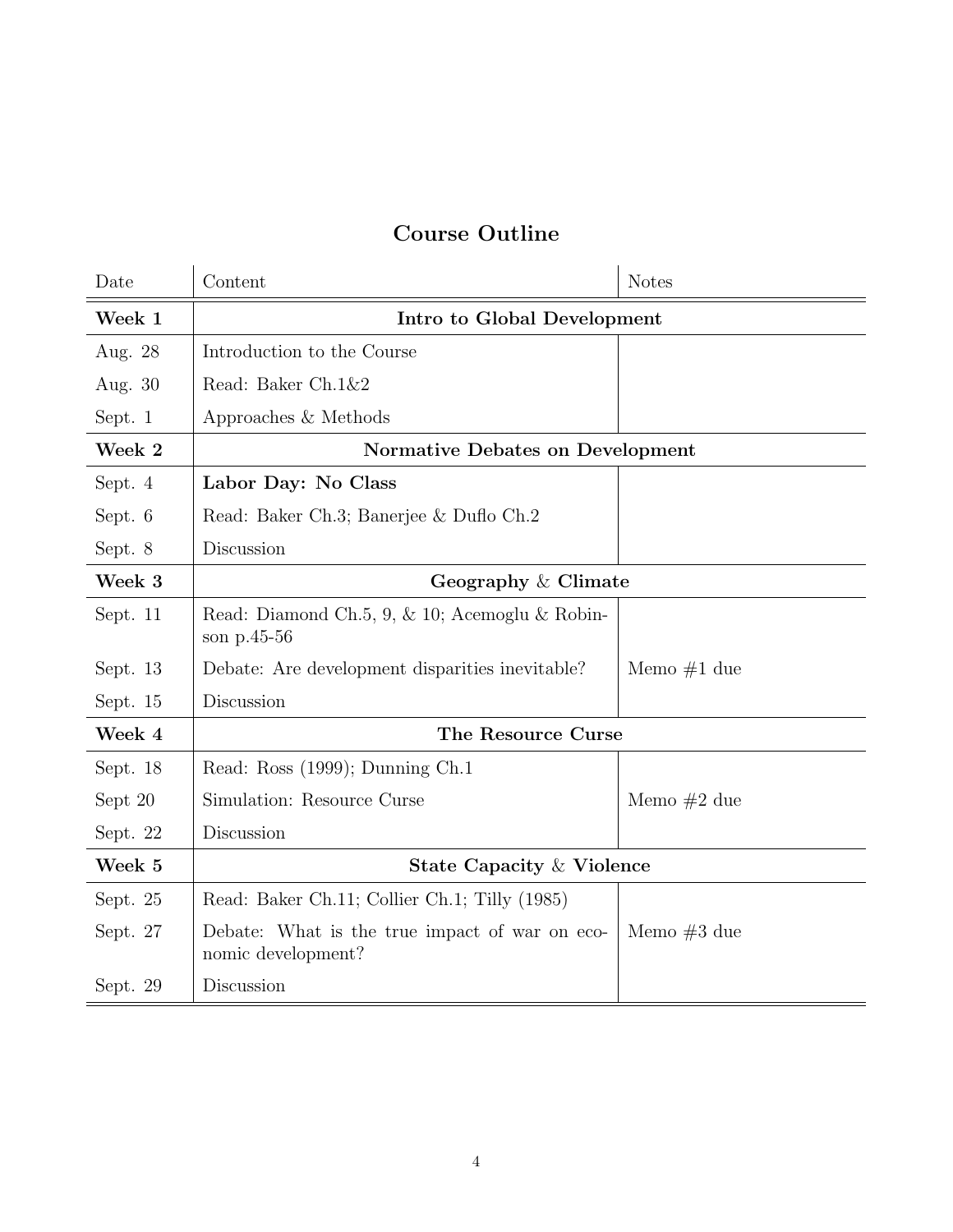| Date     | Content                                                                   | <b>Notes</b>  |  |
|----------|---------------------------------------------------------------------------|---------------|--|
| Week 6   | Culture & Identity                                                        |               |  |
| Oct. 2   | Read: Baker Ch.7; Putnam Ch.5; Banerjee & Duflo<br>$\mathrm{Ch.3}$        |               |  |
| Oct. 4   | Debate: Is diversity a boon or a barrier to develop-<br>ment?             | Memo $#4$ due |  |
| Oct. $6$ | Discussion                                                                |               |  |
| Week 7   | Economic Institutions Pt.1: Normative Schools                             |               |  |
| Oct. 9   | Read: Rawls (1971); Nozick (1974)                                         |               |  |
| Oct. 11  | Simulation: Game Theory - Coordination Games                              | Memo $#5$ due |  |
| Oct. 13  | Discussion                                                                |               |  |
| Week 8   | Economic Institutions Pt.2: Property Rights $\&$ Informality              |               |  |
| Oct. 16  | Read: De Soto (1989); Banerjee & Duflo Ch. 8                              |               |  |
| Oct. 18  | Debate: Does informality help or hurt the poor?                           | Memo $#6$ due |  |
| Oct. 20  | Discussion                                                                |               |  |
| Week 9   | Political Institutions Pt.1: The Question of Democracy                    |               |  |
| Oct. 23  | Read: Baker Ch.10; Przeworski & Limongi (1993);<br>Przeworski et al. Ch.3 |               |  |
| Oct. 25  | Collaboration: Holding Dalton accountable                                 | Memo $#7$ due |  |
| Oct. 27  | Discussion                                                                |               |  |
| Week 10  | Political Institutions Pt.2: Corruption                                   |               |  |
| Oct. 30  | Midterm                                                                   |               |  |
| Nov. $1$ | Read: Rose-Ackerman (1997); Denyer Ch.3                                   |               |  |
| Nov. $3$ | Discussion                                                                |               |  |
| Week 11  | Inequality $\&$ Redistribution                                            |               |  |
| Nov. 6   | Read: Sen Ch.5 & 6; Ross (2006)                                           |               |  |
| Nov. $8$ | Simulation: Pay to play                                                   | Memo $#8$ due |  |
| Nov. 10  | Discussion                                                                |               |  |